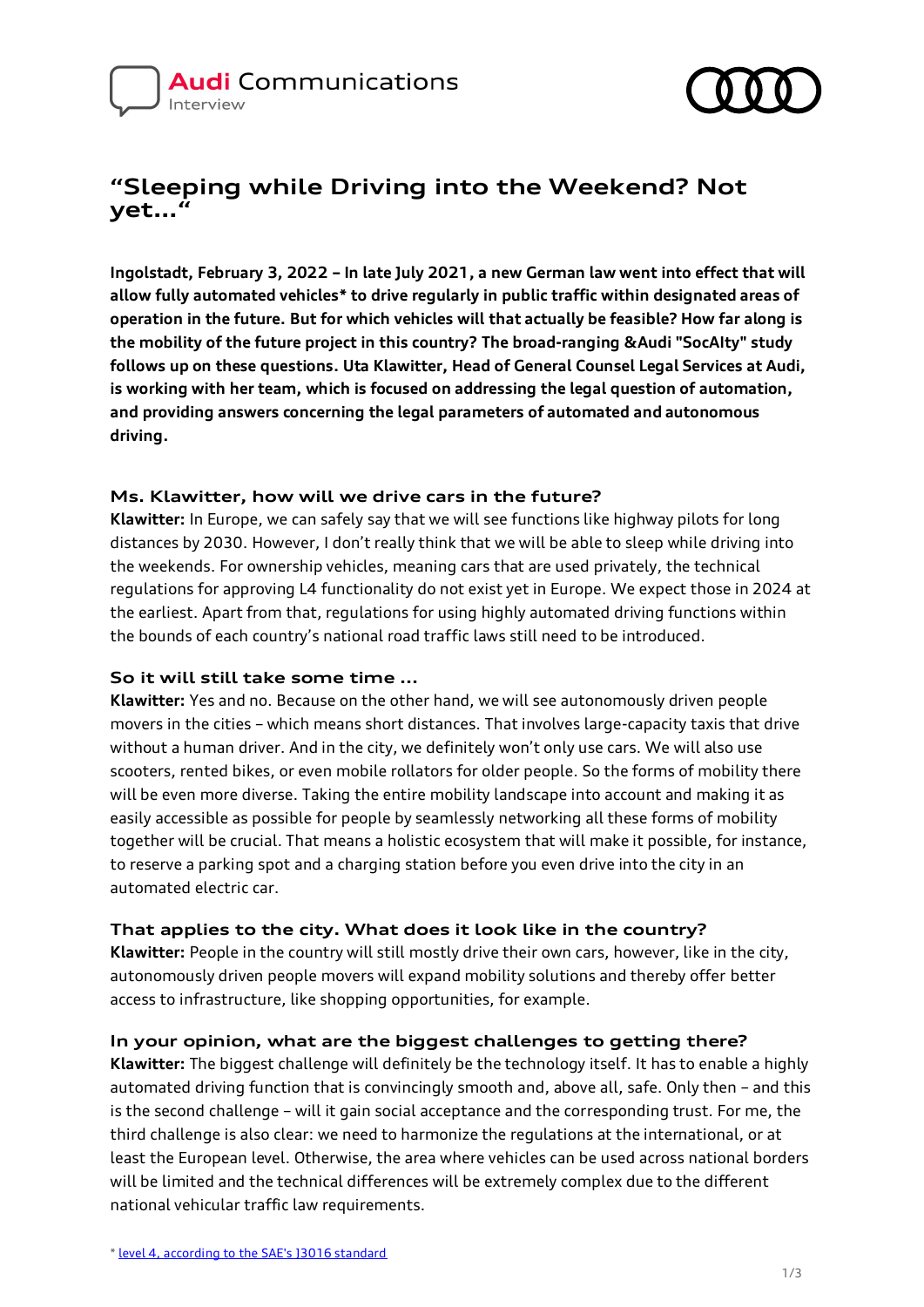

## **How far apart are other countries in that respect?**

**Klawitter**: As far as the legal framework is concerned, Germany is quite clearly ahead of the curve in Europe. And as far as technology is concerned, we're also at the forefront: Audi and CARIAD, for instance, demonstrated that last year with the automated valet parking showcase at the IAA in Munich. That involved parking a car at the parking garage entrance and having it drive to its spot entirely on its own, controlled by an app. But the high demand for safety, which is simply expected at this point and correspondingly legally protected, is also important. We sometimes see a different approach in the two other trailblazing markets, the US and China. In the US, people are more curious about technical innovations and therefore tolerate more risks. By contrast, German legislators are rightly open to this evolutionary technology in smaller steps in order to minimize the possible risks. That is why German standards for level 4 automatically driven cars only allow for that function to be used in previously approved areas of operation. In order to increase trust in the function, the law also provides for various levels of assurance.

### **What will the next steps look like?**

**Klawitter**: The law on level 4 allows vehicles to be operated by means of an automated driving function, without need of a human driver, under strict conditions. Right now, it is only possible in public traffic within previously approved areas of operation. The focus here is currently still on the people mover and logistics transportation. In the next step, this will have to happen for ownership vehicles as well.

## **And that's how it will be in 2030?**

**Klawitter**: Yes, I believe so. But the path to get there, even just on the legal side, will be covered cautiously and incrementally in Germany. It will be evolutionary, not revolutionary like in the US or China. That can also be an advantage, because the evolutionary track can build trust in the quality of the function, which our customers also expect from us.

#### **Short biography**

**Uta Klawitter**, was born in Bremen, studied law at the University of Osnabrück, where she received her doctorate in 1996. Klawitter completed her education with an Executive MBA at the Kellogg School of Management in the USA and the WHU (Otto Beisheim School of Management) in Germany. In 1995, she joined the international law firm Shearman & Sterling as an Associate. In 1998, she moved to DaimlerChrysler as head of corporate law. In 2001, she became head of corporate and capital markets law at Deutsche Telekom, and in 2010, she joined Fresenius as Head of Legal. Since July 1, 2019, Uta Klawitter has been responsible for General Counsel Legal Services of AUDI AG.